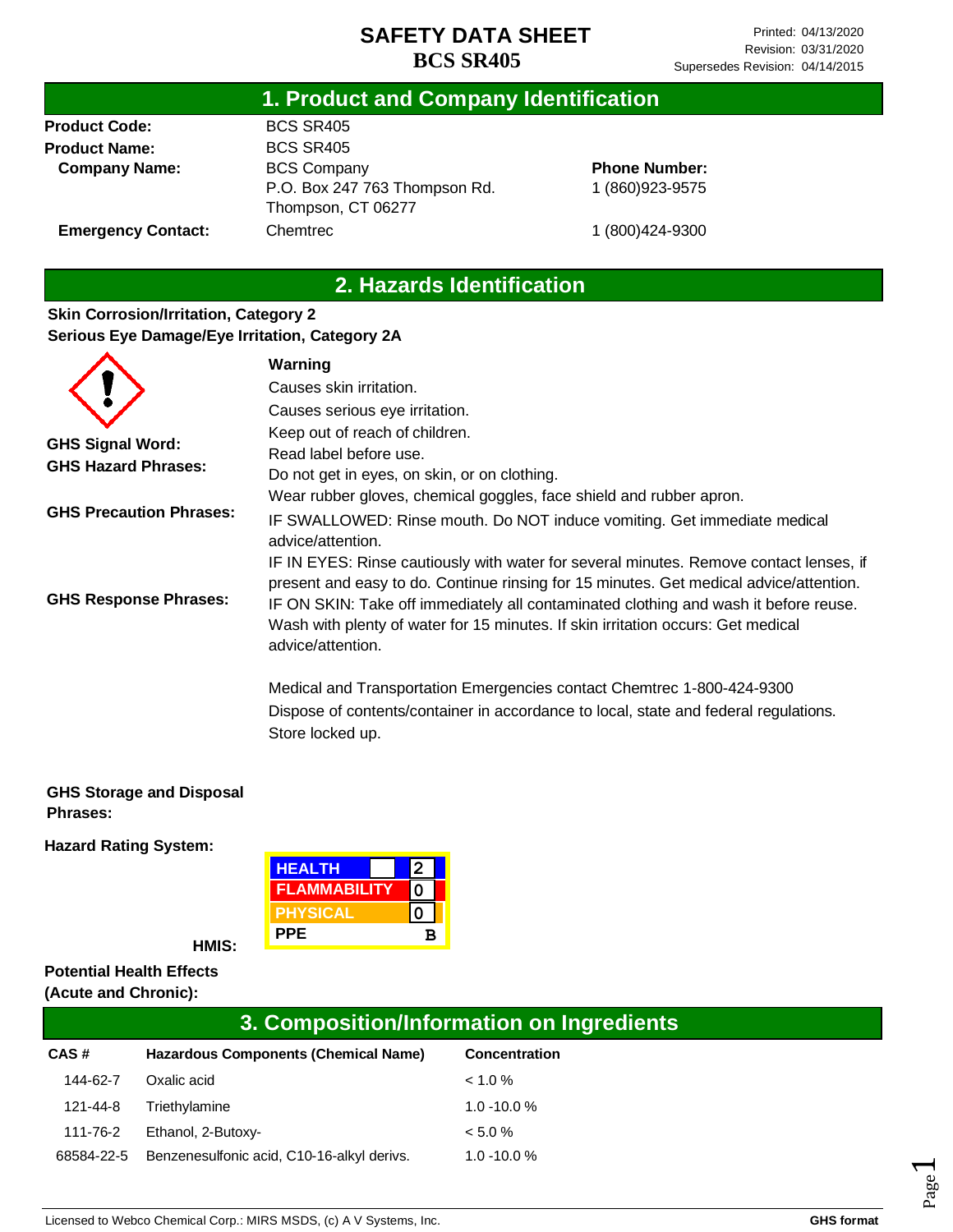| <b>4. First Aid Measures</b>                         |                                               |                                                                                                                                                                                                                                                                                                                                                                                                                                                                                                                                                |  |
|------------------------------------------------------|-----------------------------------------------|------------------------------------------------------------------------------------------------------------------------------------------------------------------------------------------------------------------------------------------------------------------------------------------------------------------------------------------------------------------------------------------------------------------------------------------------------------------------------------------------------------------------------------------------|--|
| <b>Emergency and First Aid</b><br><b>Procedures:</b> | No data available.                            |                                                                                                                                                                                                                                                                                                                                                                                                                                                                                                                                                |  |
| In Case of Inhalation:                               | advice/attention.                             | If breathing is difficult, remove to fresh air and keep at rest in a position comfortable for<br>breathing. If experiencing respiratory symptoms: Get immediate medical                                                                                                                                                                                                                                                                                                                                                                        |  |
| In Case of Skin Contact:                             | and footwear or wash before reuse.            | Flush thoroughly with fresh, tepid water for 15 minutes. Discard contaminated clothing                                                                                                                                                                                                                                                                                                                                                                                                                                                         |  |
| In Case of Eye Contact:                              | advice/attention.                             | Immediately flush eyes with large amounts of fresh, tepid water for at least 15 minutes.<br>Hold eyelids open to ensure complete irrigation of eye and lid tissues. Tilt head to the<br>side and irrigate the eye from the bridge of the nose to the outside of the face. Keep<br>run-off from entering the other eye, mouth or ear. Washing eye within the first few<br>seconds is essential to achieve maximum effectiveness. Remove contact lenses, if<br>present and easy to do. Continue rinsing. If eye irritation persists, get medical |  |
| In Case of Ingestion:                                | into the lungs. Get medical advice/attention. | Do not induce vomiting. Rinse mouth with fresh, Tepid water, then immediately drink 4-8<br>oz. or milk or water. Never give anything by mouth to an unconscious person. If<br>vomiting occurs, keep airways open. Keep head lower than hips to prevent aspiration                                                                                                                                                                                                                                                                              |  |
|                                                      |                                               | 5. Fire Fighting Measures                                                                                                                                                                                                                                                                                                                                                                                                                                                                                                                      |  |
| <b>Flash Pt:</b>                                     | No data.                                      |                                                                                                                                                                                                                                                                                                                                                                                                                                                                                                                                                |  |
| <b>Explosive Limits:</b>                             | I FI · No data                                | LIEL: No data                                                                                                                                                                                                                                                                                                                                                                                                                                                                                                                                  |  |

| гіаэн гі.                                   | ivu udid.                                                                                                                                       |               |  |
|---------------------------------------------|-------------------------------------------------------------------------------------------------------------------------------------------------|---------------|--|
| <b>Explosive Limits:</b>                    | LEL: No data.                                                                                                                                   | UEL: No data. |  |
| <b>Autoignition Pt:</b>                     | No data.                                                                                                                                        |               |  |
|                                             | Suitable Extinguishing Media: Dry chemical, CO2, sand, earth, water spray or regular foam.                                                      |               |  |
| <b>Fire Fighting Instructions:</b>          | As in any fire, wear a self-contained breathing apparatus in pressure-demand,<br>MSHA/NIOSH (approved or equivalent), and full protective gear. |               |  |
| <b>Flammable Properties and</b><br>Hazards: | No data available.                                                                                                                              |               |  |

#### **6. Accidental Release Measures**

| <b>Protective Precautions,</b>   | Rubber or neoprene gloves, Safety glasses, Wear chemical protective clothing.                |
|----------------------------------|----------------------------------------------------------------------------------------------|
| <b>Protective Equipment and</b>  |                                                                                              |
| <b>Emergency Procedures:</b>     |                                                                                              |
| <b>Steps To Be Taken In Case</b> | Absorb spill with inert material (e.g. dry sand or earth), and dispose of in accordance with |
| <b>Material Is Released Or</b>   | applicable regulations.                                                                      |
| Spilled:                         |                                                                                              |

# **7. Handling and Storage**

Precautions To Be Taken in For industrial or institutional use only. **Handling:**

**Precautions To Be Taken in**  Keep from freezing. **Storing:**

# **8. Exposure Controls/Personal Protection**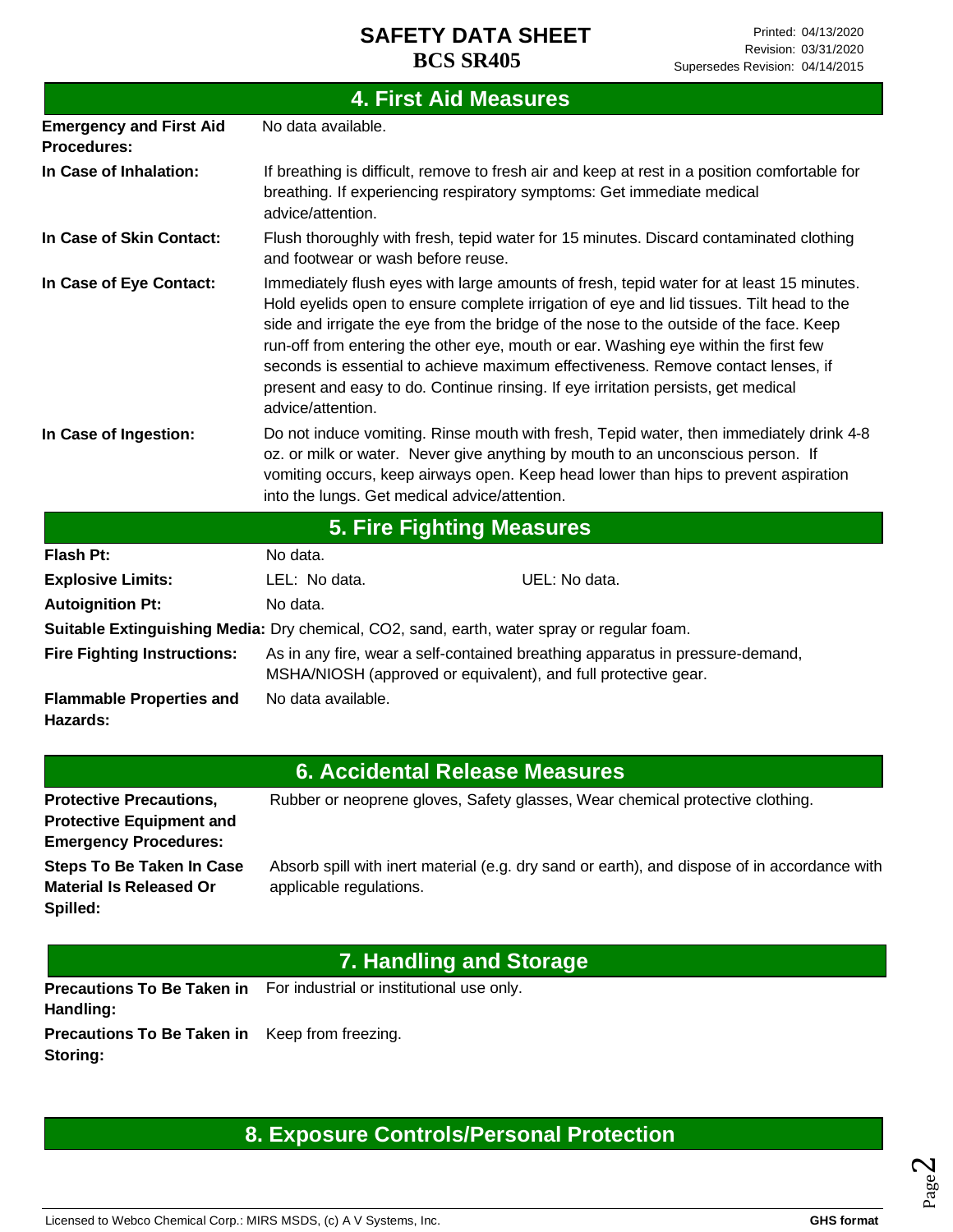Printed: 04/13/2020 Revision: 03/31/2020 Supersedes Revision: 04/14/2015 its

| CAS#       | <b>Partial Chemical Name</b>                  | <b>OSHA TWA</b> | <b>ACGIH TWA</b>                        | <b>Other Limi</b> |
|------------|-----------------------------------------------|-----------------|-----------------------------------------|-------------------|
| 144-62-7   | Oxalic acid                                   | PEL: 1 mg/m3    | TLV: $1 \text{mq/m}$ 3<br>STEL: 2 mg/m3 | No data.          |
| 121-44-8   | Triethylamine                                 | PEL: 25 ppm     | TLV: 1 ppm<br>STEL: 3 ppm               | No data.          |
| 111-76-2   | Ethanol, 2-Butoxy-                            | PEL: 50 ppm     | TLV: 20 ppm                             | No data.          |
| 68584-22-5 | Benzenesulfonic acid, C10-16-alkyl<br>derivs. | No data.        | No data.                                | No data.          |

| <b>Respiratory Equipment</b><br>(Specify Type): | A respirator is not needed under normal and intended conditions of product use. |
|-------------------------------------------------|---------------------------------------------------------------------------------|
| <b>Eye Protection:</b>                          | Safety glasses                                                                  |
| <b>Protective Gloves:</b>                       | Rubber or neoprene gloves                                                       |
| <b>Other Protective Clothing:</b>               | Wear chemical protective clothing.                                              |
| <b>Engineering Controls</b>                     | No data available.                                                              |
| (Ventilation etc.):                             |                                                                                 |

| 9. Physical and Chemical Properties                                 |                                                     |                                     |                                                                                                                                                                                     |
|---------------------------------------------------------------------|-----------------------------------------------------|-------------------------------------|-------------------------------------------------------------------------------------------------------------------------------------------------------------------------------------|
| <b>Physical States:</b>                                             | [ ] Gas                                             | [X] Liquid<br>[] Solid              |                                                                                                                                                                                     |
| <b>Appearance and Odor:</b>                                         | Appearance: Amber Liquid<br>Odor: No apparent odor. |                                     |                                                                                                                                                                                     |
| <b>Melting Point:</b>                                               | No data.                                            |                                     |                                                                                                                                                                                     |
| <b>Boiling Point:</b>                                               | No data.                                            |                                     |                                                                                                                                                                                     |
| <b>Autoignition Pt:</b>                                             | No data.                                            |                                     |                                                                                                                                                                                     |
| <b>Flash Pt:</b>                                                    | No data.                                            |                                     |                                                                                                                                                                                     |
| <b>Explosive Limits:</b>                                            | LEL: No data.                                       |                                     | UEL: No data.                                                                                                                                                                       |
| Specific Gravity (Water = 1): No data.                              |                                                     |                                     |                                                                                                                                                                                     |
| Vapor Pressure (vs. Air or<br>$mm Hg$ :                             | No data.                                            |                                     |                                                                                                                                                                                     |
| Vapor Density (vs. $Air = 1$ ):                                     | No data.                                            |                                     |                                                                                                                                                                                     |
| <b>Evaporation Rate:</b>                                            | No data.                                            |                                     |                                                                                                                                                                                     |
| <b>Solubility in Water:</b>                                         | 100                                                 |                                     |                                                                                                                                                                                     |
| pH:                                                                 | $4.2 - 4.3$                                         |                                     |                                                                                                                                                                                     |
| <b>Percent Volatile:</b>                                            | No data.                                            |                                     |                                                                                                                                                                                     |
|                                                                     |                                                     | <b>10. Stability and Reactivity</b> |                                                                                                                                                                                     |
| Stability:                                                          | Unstable $\lceil \quad \rceil$                      | Stable [X]                          |                                                                                                                                                                                     |
| <b>Conditions To Avoid -</b><br>Instability:                        | equipment.                                          |                                     | Avoid handling conditions which may allow for leaks and spills of this material. Do not<br>permit personnel to handle this product without proper training and/or protective        |
| Avoid:                                                              |                                                     |                                     | Incompatibility - Materials To Avoid contact with alkalis and chlorine products. Avoid contact with materials such as<br>aluminum, tin, zinc, and alloys containing these materials |
| Hazardous Decomposition Or No data available.<br><b>Byproducts:</b> |                                                     |                                     |                                                                                                                                                                                     |
| <b>Possibility of Hazardous</b><br><b>Reactions:</b>                | Will occur $\begin{bmatrix} 1 \end{bmatrix}$        | Will not occur $[X]$                |                                                                                                                                                                                     |
| <b>Conditions To Avoid -</b><br><b>Hazardous Reactions:</b>         | No data available.                                  |                                     |                                                                                                                                                                                     |

Licensed to Webco Chemical Corp.: MIRS MSDS, (c) A V Systems, Inc. **GHS** format **GHS** format

Page ო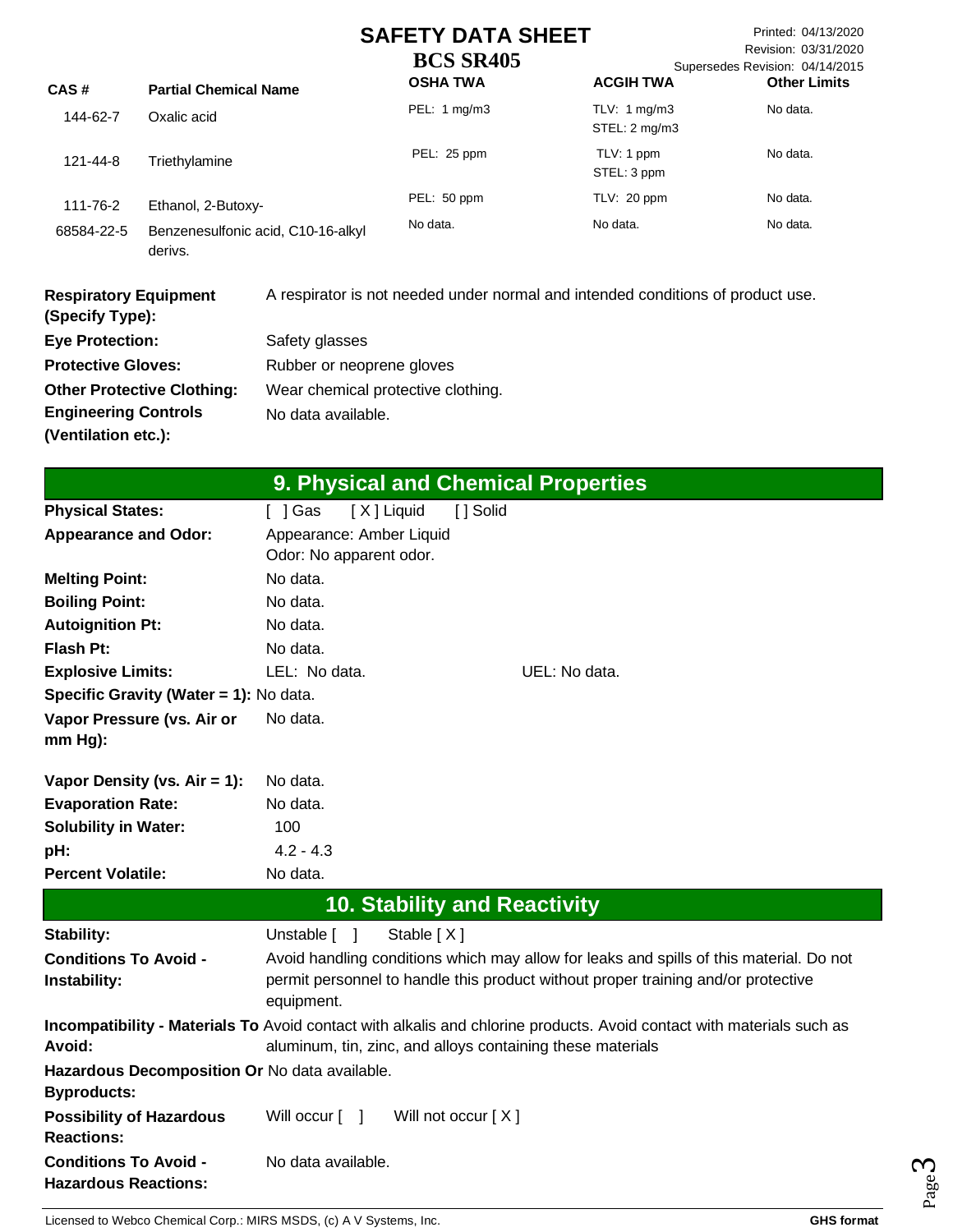| 11. Toxicological Information     |                                           |                                             |                           |  |  |
|-----------------------------------|-------------------------------------------|---------------------------------------------|---------------------------|--|--|
| <b>Toxicological Information:</b> | Inhalation, Eye contact, Skin contact     |                                             |                           |  |  |
| <b>Irritation or Corrosion:</b>   | Eyes:                                     | Causes serious eye irritation.              |                           |  |  |
|                                   | Skin:                                     | Causes skin irritation.                     |                           |  |  |
|                                   | No known effects.<br>Ingestion:           |                                             |                           |  |  |
|                                   | Inhalation:                               | May cause nose, throat, and lung irritation |                           |  |  |
| <b>Symptoms related to</b>        | Eyes:                                     | Redness, pain, irritation.                  |                           |  |  |
| Toxicological                     | Skin:<br>Redness, pain, irritation.       |                                             |                           |  |  |
| <b>Characteristics:</b>           | Ingestion: No symptoms known or expected. |                                             |                           |  |  |
|                                   |                                           | Inhalation: Respiratory irritation, cough   |                           |  |  |
| <b>Carcinogenicity:</b>           | NTP? No                                   | IARC Monographs? No                         | <b>OSHA Regulated? No</b> |  |  |

|                                           | <b>12. Ecological Information</b>                   |
|-------------------------------------------|-----------------------------------------------------|
| <b>General Ecological</b><br>Information: | This product has no known ecotoxicological effects. |

#### **13. Disposal Considerations**

**Waste Disposal Method:** Dispose of contents/container in accordance to local, state and federal regulations.

**14. Transport Information**

#### **LAND TRANSPORT (US DOT):**

**DOT Proper Shipping Name:**  Compound Cleaner, Not Regulated. **DOT Hazard Class: UN/NA Number:**

#### **AIR TRANSPORT (ICAO/IATA):**

**ICAO/IATA Shipping Name:** Not Regulated

# **EPA SARA (Superfund Amendments and Reauthorization Act of 1986) Lists 15. Regulatory Information**

| CAS#       | <b>Hazardous Components (Chemical Name)</b> | S. 302 (EHS) | S. 304 RQ   | S. 313 (TRI)  |
|------------|---------------------------------------------|--------------|-------------|---------------|
| 144-62-7   | Oxalic acid                                 | No           | No          | No            |
| 121-44-8   | Triethylamine                               | No           | Yes 5000 LB | Yes           |
| 111-76-2   | Ethanol, 2-Butoxy-                          | No           | No          | Yes-Cat. N230 |
| 68584-22-5 | Benzenesulfonic acid, C10-16-alkyl derivs.  | No           | No          | No            |